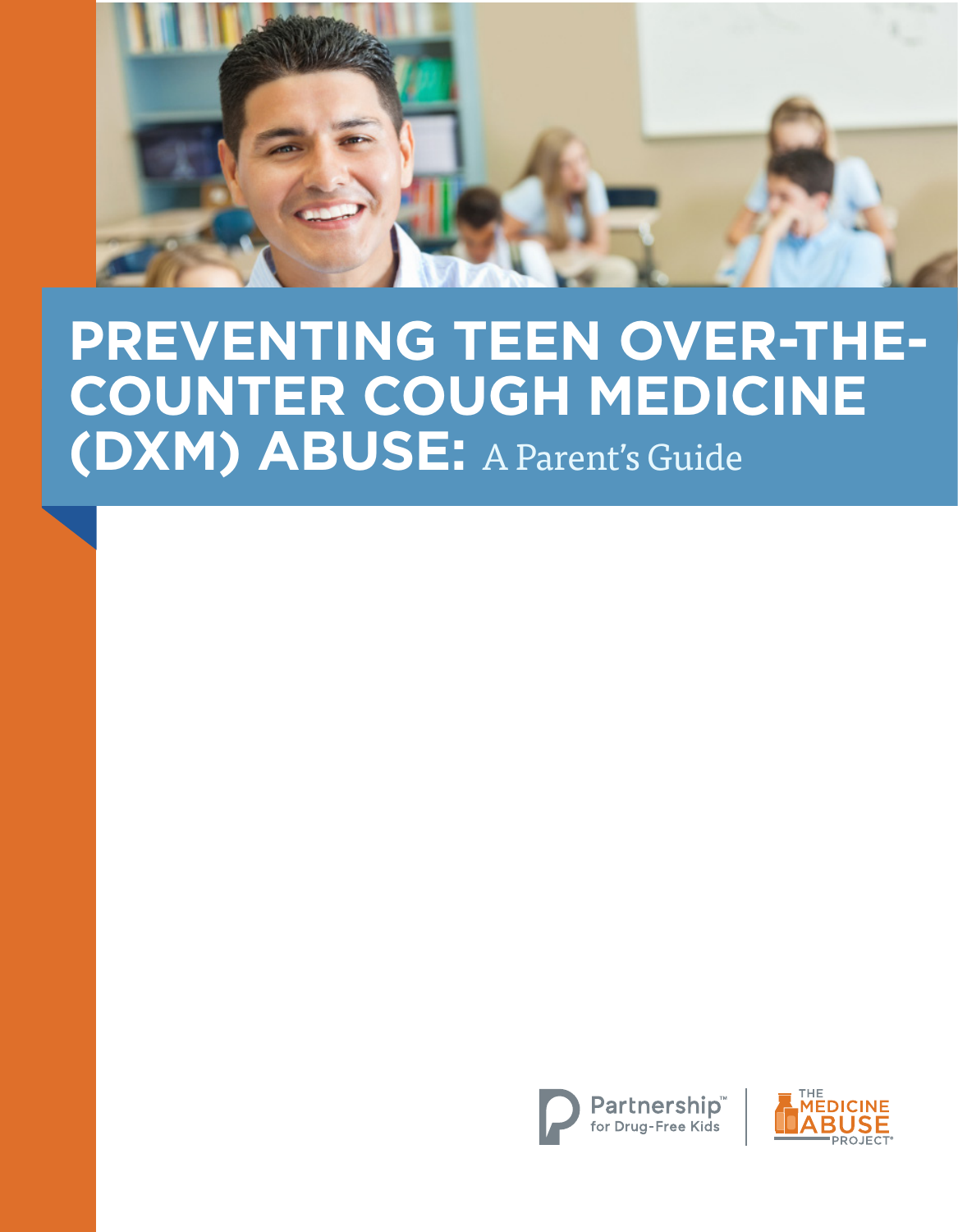# **PREVENTING TEEN OVER-THE-COUNTER COUGH MEDICINE (DXM) ABUSE: A Parent's Guide**

You may already know about the dangers of street drugs like marijuana, cocaine and methamphetamine. But did you know that some teens are abusing legal, over-the-counter (OTC) cough medicine, to get high? In fact, 1 in 8 teens has reported getting high on over-the-counter cough medicine. This guide will offer answers to many questions about cough medicine abuse, give helpful tips for preventing this and other types of drug abuse and provide resources for more information.

#### Q: What is cough medicine abuse?

Cough medicine abuse is taking extremely large doses of over-the-counter cough medicine to get high. The "high" is caused by taking a large amount of dextromethorphan, which is often abbreviated DXM, a common active ingredient found in many OTC cough medicines. This sort of abuse — whether it's called cough medicine or dextromethorphan or DXM abuse — can be dangerous.

#### Q: What is dextromethorphan?

Dextromethorphan is a safe and effective active ingredient found in many nonprescription cough medicines, including syrups, tablets and gel caps. When used according to medicine label directions, the ingredient dextromethorphan produces few side effects and has a long history of safety. When abused in large amounts, it can produce a "high" feeling as well as a number of dangerous side effects.

#### Q: What are the effects of over-the-counter cough medicine abuse?

The effects of abuse of OTC cough medicine containing dextromethorphan vary with the amount taken. Common effects include confusion, dizziness, double or blurred vision, slurred speech, loss of physical coordination, abdominal pain, nausea and vomiting, rapid heartbeat, drowsiness, numbness of fingers and toes and disorientation. DXM

abusers describe different "plateaus" ranging from mild distortions of color and sound to visual hallucinations, "out-of-body" dissociative sensation and loss of motor control. Side effects can be worsened if the dextromethorphan-containing cough medicine being abused also contains other ingredients to treat more than just coughs.

OTC cough medicine is also sometimes abused in combination with other medicine, alcohol and street drugs, which can increase the dangerous side effects.

#### Q: What over-the-counter cough medicines contain dextromethorphan (DXM)?

There are well over 100 OTC medicines that contain DXM, either as the only active ingredient or in combination with other active ingredients. Examples include Alka-Seltzer Plus Cold & Cough Medicine, Coricidin HBP Cough and Cold, Dimetapp DM, Mucinex DM tablets, PediaCare cough medicines, certain Robitussin cough products, Sudafed cough products, TheraFlu Cough products, Triaminic cough products, Tylenol Cough and Tylenol Cold products, Vicks 44 Cough Relief products, and certain Vicks DayQuil and NyQuil LiquiCaps. There also are a number of store brands that contain dextromethorphan, as well.

To know if a product contains DXM, look for "dextromethorphan" in the active ingredient section of the OTC Drug Facts label.

#### Q: What are slang terms for dextromethorphan?

Slang terms for dextromethorphan vary by product and region. Adults should be familiar with the most common terms, which include Dex, DXM, Robo, Skittles, Syrup, Triple-C and Tussin. Terms for using dextromethorphan include: Robo-ing, Robotripping and Skittling, among others.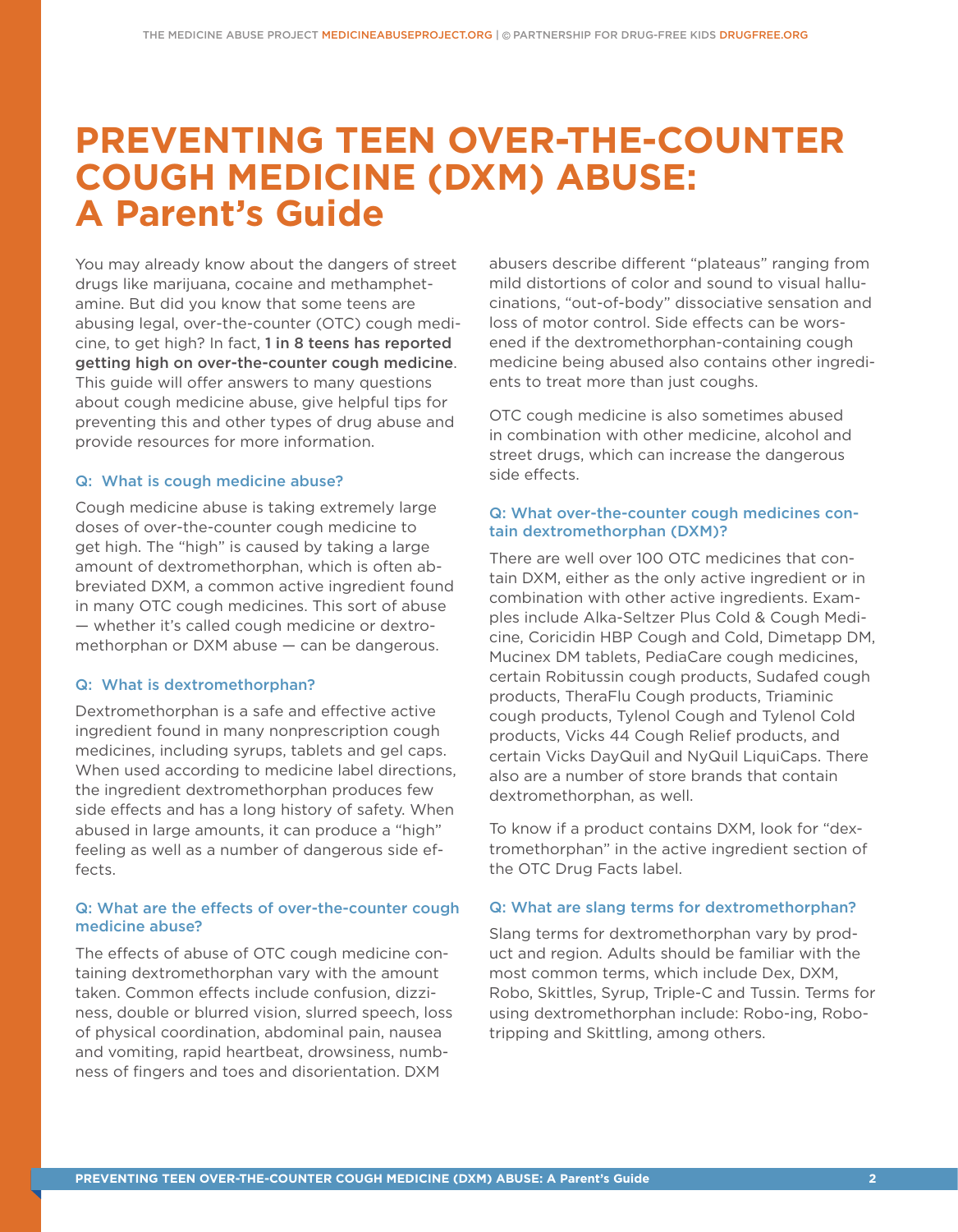

#### Q: How common is cough medicine abuse?

Recent research indicates that the abuse of OTC cough medicine is a greater problem than previously thought. The research shows that 1 out of 8 teens, or about 2.5 million teens, from across the country and of all backgrounds, has abused OTC cough medicine to get high.

#### Q: Where are teens finding information about cough medicine abuse?

There are references to OTC cough medicine abuse in teen culture. Some mainstream music mentions cough medicine as a way to get high. Another source? The Internet.

A number of disreputable websites promote the abuse of OTC cough medicines containing DXM. The information on these sites includes recommending how much to take, suggesting other drugs to combine with OTC cough medicine, instructing how to extract DXM from cough medicines, promoting drug abuse in general and even selling a raw, unfinished form of DXM for snorting. You should be aware of what your teen is doing on the Internet, the websites he or she visits, and the amount of time he or she is logged on.

#### Q: What Parents Can Do to Prevent Over-The-Counter Cough Medicine Abuse

Parents can make a positive difference in their teens' lives, and research shows that parents do influence their teens' decisions about whether to take drugs or not. To prevent DXM abuse specifically, the best advice is to educate yourself, communicate with your teens and safeguard your medicine.

# **What You Can Do**

#### EDUCATE YOURSELF

— Educate yourself about over-the-counter cough medicine abuse and share this information with others who are in contact with your teen, such as school administrators, coaches and counselors.

— Make sure you're aware of the signs of cough medicine abuse and what to watch out for. Common effects include confusion, dizziness, double or blurred vision, slurred speech, loss of physical coordination, abdominal pain, nausea and vomiting, rapid heartbeat, drowsiness, numbness of fingers and toes and disorientation.

#### COMMUNICATE WITH YOUR TEENS

— Be clear that you do not want your teen taking medicine without your knowledge.

— Teach your teens and younger children to respect medicine. Medicine is an important tool in healthcare, but it must be used according to directions.

— Make sure your teen understands that abusing OTC cough medicine — just as abusing street drugs — can be very dangerous.

#### SAFEGUARD MEDICINE AT HOME AND OTHER PLACES

— Know what medicine is in your home and pay attention to quantities across time.

— Keep all medicine out of easily accessible places (like medicine cabinets) and locked up.

— If your child needs medicine during school hours, speak with school officials about medicine policies in the school.

#### MORE TIPS FOR RAISING DRUG-FREE TEENS

Monitoring is an effective way you can help your teen stay drug-free, and an important thing to do even if you don't suspect your teen is using drugs. Monitoring means asking young people questions about where they're going, what they're doing and with whom they're spending time, as well as keeping tabs on their Internet use by using web browser tools and software designed to block certain sites. Put some of these tips to use and your kids will benefit.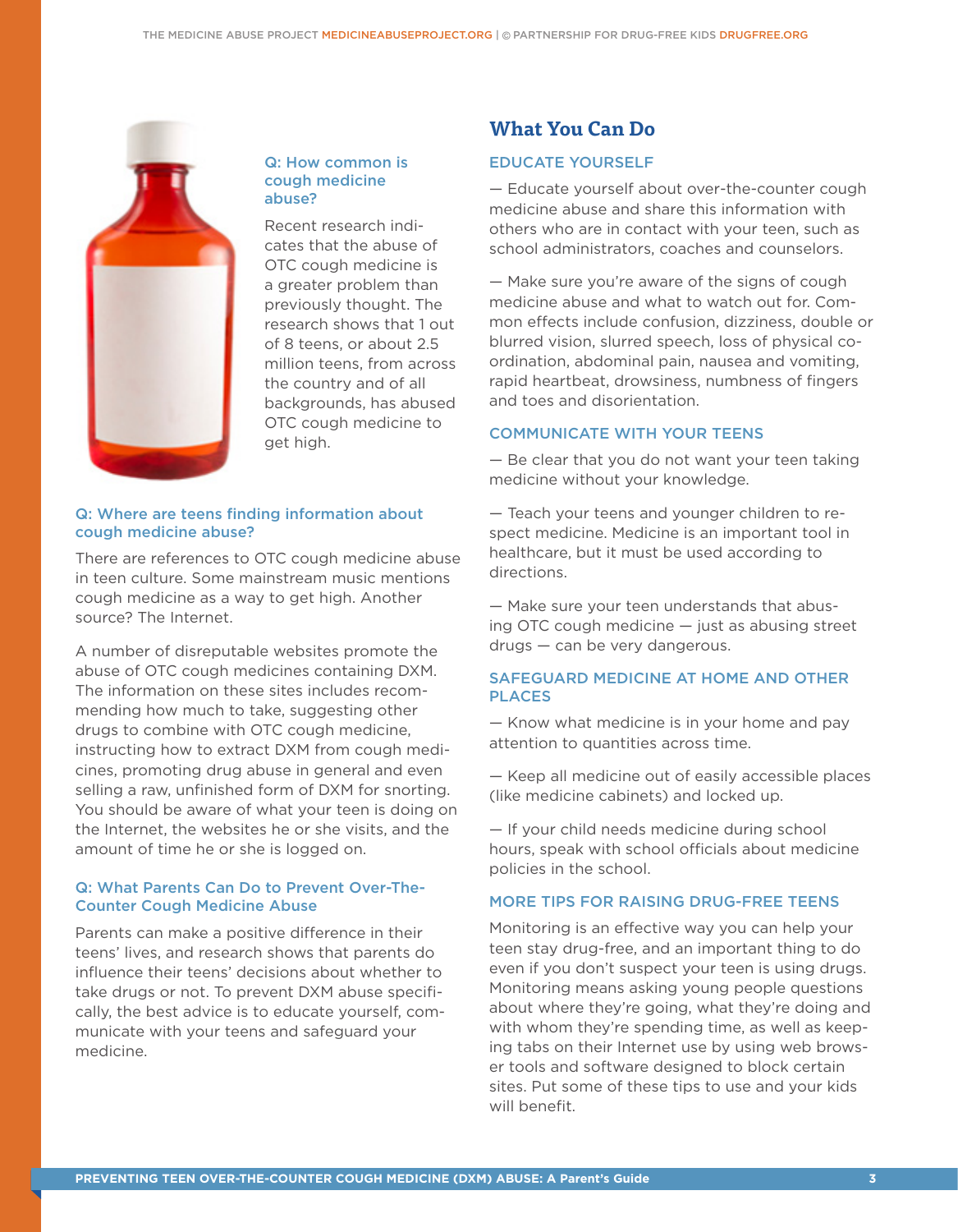#### TALK WITH YOUR TEEN

Kids who say they learn a lot about the risks of drugs at home are at least 20 percent less likely to try drugs than those who do not get that critical message at home. [Parents should talk often](http://www.drugfree.org/resources/), listen regularly and communicate clearly that they do not want their kids using drugs. To talk credibly and... effectively about the dangers of drugs, parents need to know what those dangers are. Your teen can probably tell if you haven't done your research, so know the facts. Learn about the **prescription** [drugs and over-the-counter medicines some teens](http://medicineabuseproject.org/medicine)  [abuse](http://medicineabuseproject.org/medicine) – including over-the-counter cough medi $cine$  – and their risks. And find out about other [drugs teens abuse](http://www.drugfree.org/drug-guide) at drugfree.org.

#### KNOW WHERE YOUR TEEN IS

It's important to know where your teen is and what he or she is doing. Research has shown that children without adult supervision are at significantly greater risk of truancy from school, stress, receiving poor grades, risk-taking behavior and substance abuse.

#### KNOW YOUR TEEN'S FRIENDS

Research from the Partnership for Drug-Free Kids reports that 74% of kids say they have at least a few friends who usually get high at parties; more than two-thirds of teens say they have close friends who get high regularly. Parents need to know if these are the close friends with whom their teens are spending time. Talk to your teen about their friend's attitudes about prescription drugs and over-the-counter cough medicine, and what medicine their friends have been prescribed. Teens who have smoked marijuana in the past year are much more likely to use other substances, including over-the-counter cough medicine.

#### INTRODUCE YOUR TEEN TO ADULT ROLE **MODELS**

Find out what adult-supervised activities — like clubs or after-school sports — interest your teen and help get him or her involved. Connection with other influential adults in teens' lives can also help them avoid the dangers of drugs and reinforce the benefits of healthy, drug-free living.

## **Recognize Signs Your Teen Is Using Drugs**

Parents don't always recognize their kids might be using drugs. While it can be hard to know, there are some general warning signs you can watch for. The fact is, any teen could be using drugs, so stay alert. As a general rule, changes that are sudden or extreme may be a warning sign.



#### SIGNS YOUR TEEN COULD BE USING DRUGS INCLUDE:

- Change in friends
- Change in eating or sleeping patterns, or energy level
- Changes in physical appearance and hygiene
- Declining grades
- Loss of interest in hobbies or favorite activities
- **Hostile and uncooperative attitude**
- **Unexplained disappearance of household money**
- Visits to pro-drug websites
- **Empty drug or medicine containers or drug para**phernalia
- **Unusual chemical or medicinal smells on your** child or in his or her room